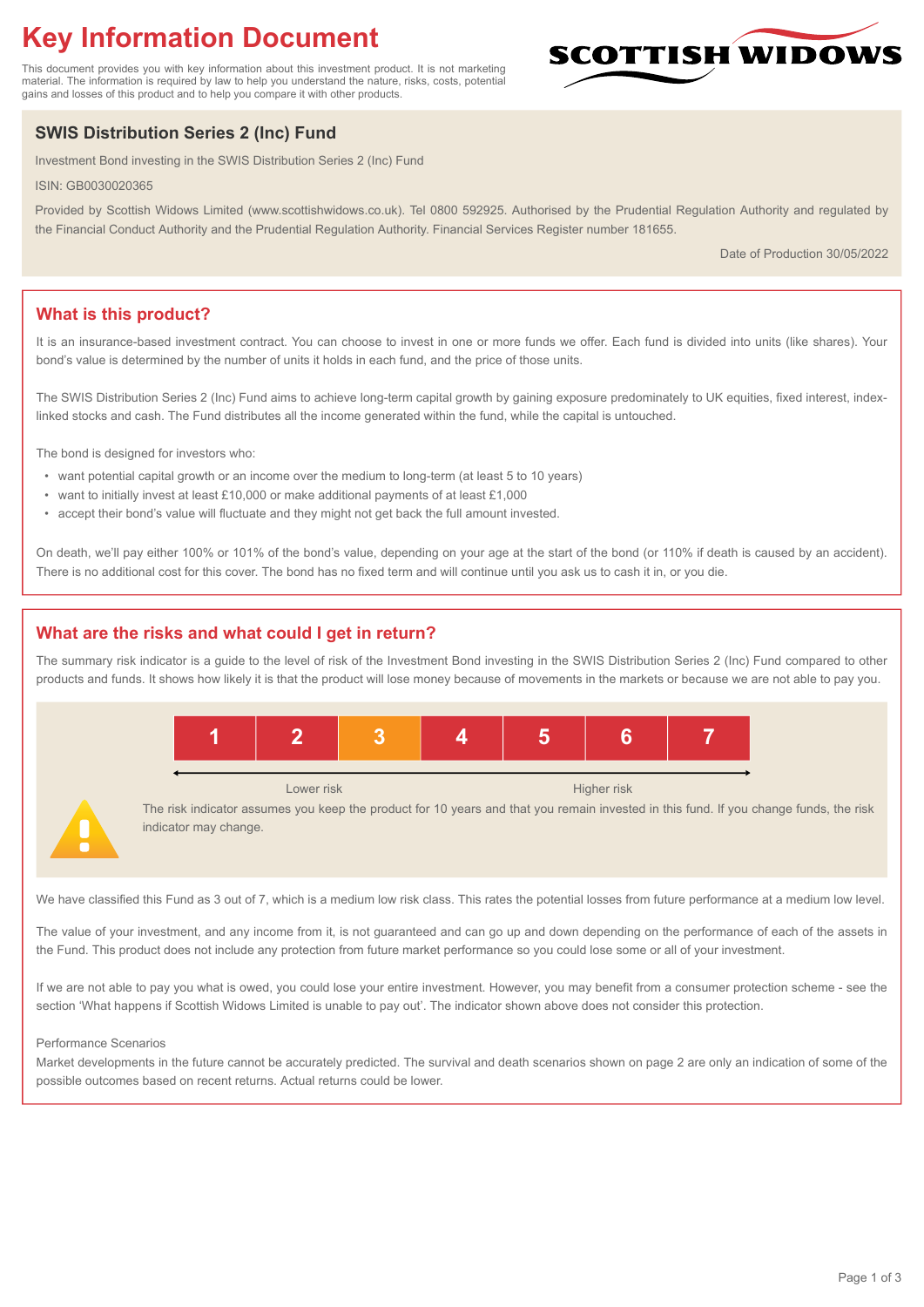

#### **What are the risks and what could I get in return? (continued)**

This table shows the money you could get back over the next 10 years, under different scenarios, assuming that you invest £10,000. The figures below assume no withdrawals are taken and do not allow for any Large Fund Bonus which may apply. To help you compare with other funds we have assumed any income is reinvested. If income is taken, the figures would be less. The scenarios shown illustrate how your investment could perform. You can compare them with the scenarios of other products. The scenarios presented are an estimate of future performance based on evidence from the past on how the value of this investment varies, and are not an exact indicator. What you get will vary depending on how the market performs and how long you keep the investment. The stress scenario shows what you might get back in extreme market circumstances, and it does not take into account the situation where we are not able to pay you. The death scenario assumes investments perform in line with the moderate scenario.

The figures shown include all the costs of the product itself, but may not include all the costs that you pay to your adviser. The figures do not take into account your personal tax situation, which may also affect how much you get back. Before deciding to invest, you should read the Additional Information Document for more information on the risks and what you might get back. See page 2 for information on how the performance scenarios are calculated.

| <b>Investment £10,000</b> |                                                    |            |           |                                             |  |  |  |
|---------------------------|----------------------------------------------------|------------|-----------|---------------------------------------------|--|--|--|
|                           | 1 year                                             |            | 5 years   | 10 years<br>(Recommended<br>holding period) |  |  |  |
| <b>Survival Scenarios</b> |                                                    |            |           |                                             |  |  |  |
| <b>Stress scenario</b>    | What you might get back after costs<br>£5,164      |            | £7,346    | £6,426                                      |  |  |  |
|                           | Average return each year                           | $-48.36\%$ | $-5.98%$  | $-4.33%$                                    |  |  |  |
| Unfavourable scenario     | What you might get back after costs<br>£9,117      |            | £8,250    | £7,700                                      |  |  |  |
|                           | Average return each year                           | $-8.83%$   | $-3.77\%$ | $-2.58%$                                    |  |  |  |
| Moderate scenario         | What you might get back after costs                | £9,989     | £10,105   | £10,250                                     |  |  |  |
|                           | Average return each year                           | $-0.11%$   | 0.21%     | 0.25%                                       |  |  |  |
| Favourable scenario       | What you might get back after costs                | £10,907    | £12,332   | £13,598                                     |  |  |  |
| Average return each year  |                                                    | 9.07%      | 4.28%     | 3.12%                                       |  |  |  |
| <b>Death scenarios</b>    |                                                    |            |           |                                             |  |  |  |
| Insured event             | What your beneficiaries might get back after costs | £10,089    | £10,206   | £10,353                                     |  |  |  |

#### **What happens if Scottish Widows is unable to pay out?**

Your Plan is fully covered by the Financial Services Compensation Scheme. More information about compensation arrangements is available from the Financial Services Compensation Scheme, who can be contacted on 0800 678 1100 or 0207 741 4100 or via their website at www.fscs.org.uk

#### **What are the costs?**

The Reduction in Yield (RIY) shows what impact the total costs you pay will have on the investment return you might get. The total costs take into account one-off, ongoing and incidental costs. The amounts shown here are the cumulative costs of the product itself, for three different holding periods. The monetary figures shown assume you invest £10,000 and investments perform in line with the moderate scenario. The figures are estimates and may change in the future. The person selling you or advising you about this product may charge you other costs. If so, this person will provide you with information about these costs, and show you the impact that all costs will have on your investment over time.

| Investment £10,000              |                             |                              |                            |  |  |  |
|---------------------------------|-----------------------------|------------------------------|----------------------------|--|--|--|
| <b>Scenarios</b>                | If you cash in after 1 year | If you cash in after 5 years | If you cash in at 10 years |  |  |  |
| Total costs                     | £164                        | £610                         | £1.147                     |  |  |  |
| Impact on return (RIY) per year | 1.64%                       | 1.24%                        | 1.19%                      |  |  |  |